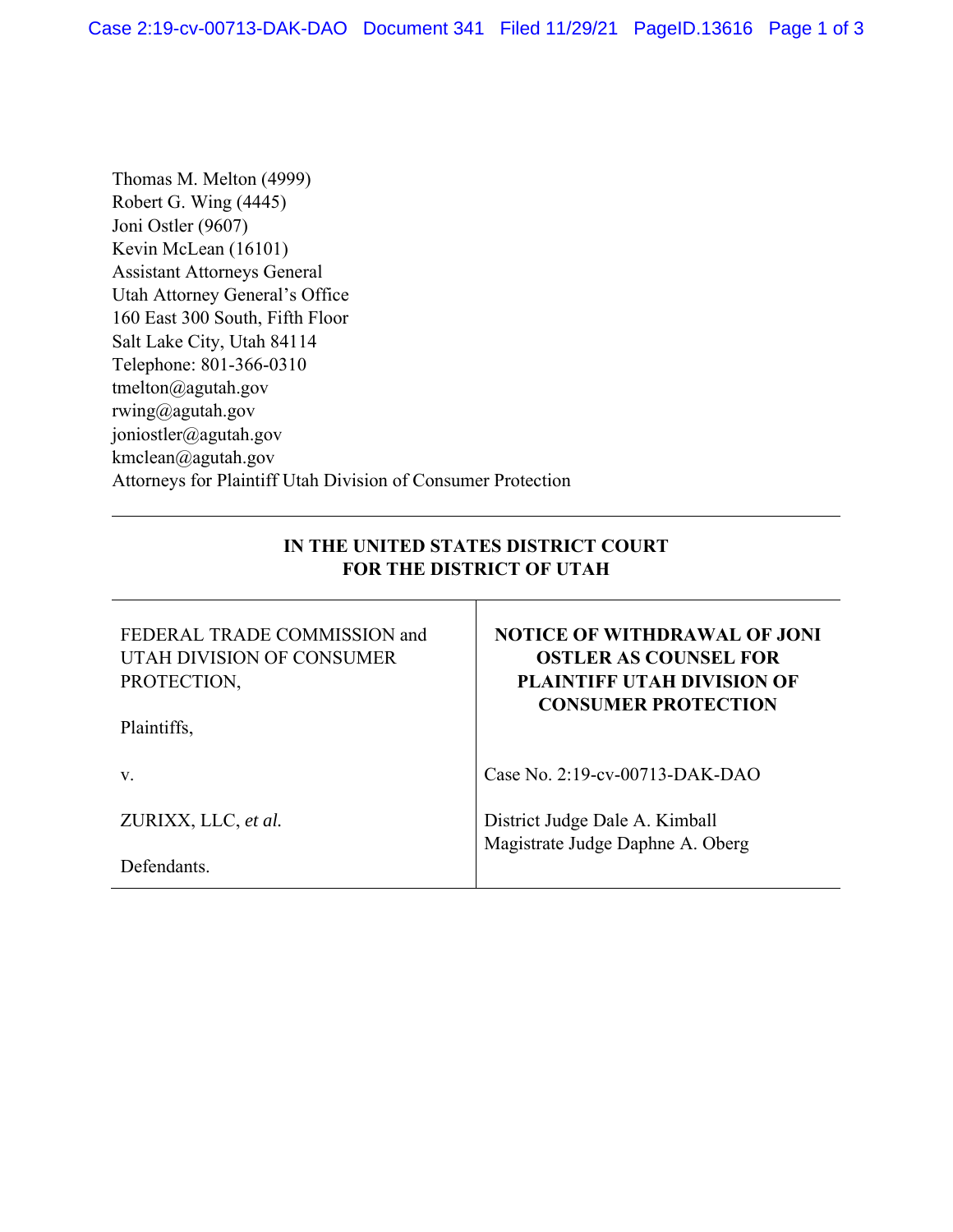Joni Ostler hereby withdraws as counsel for Plaintiff the Utah Division of Consumer Protection. The Utah Division of Consumer Protection continues to be represented by Robert G. Wing, Thomas M. Melton, and Kevin McLean of the Utah Attorney General's Office, each of whom is aware of the pending deadlines in the case.

DATED this 29th day of November 2021.

/s/ Joni Ostler